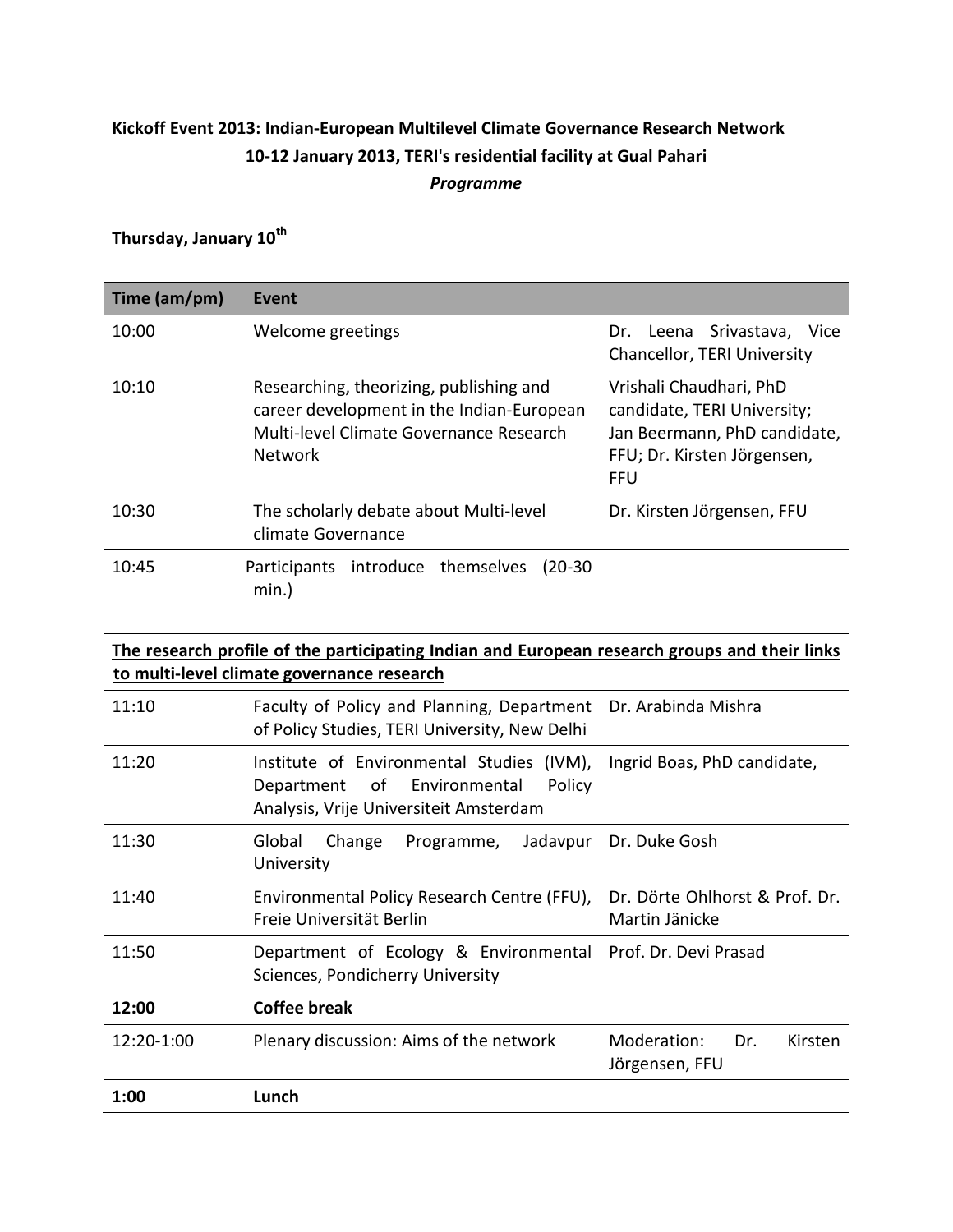| <b>Career development session</b> |                                                                                                                                                                   |                                                                                                                      |
|-----------------------------------|-------------------------------------------------------------------------------------------------------------------------------------------------------------------|----------------------------------------------------------------------------------------------------------------------|
| 2:00                              | Climate Change, Heat Stress and Labour<br>Productivity-An Economic Analysis                                                                                       | Kuheli Mukhopadhyay,<br><b>PhD</b><br>candidate, West Bengal State<br>University                                     |
| 2:15                              | The Impact of Cross-City Collaboration on<br>Urban Low Carbon Policy. A Comparative<br>Analysis of Policy Transfers<br>between<br><b>German and Indian Cities</b> | Jan Beermann, PhD candidate,<br>FFU                                                                                  |
| 2:30                              | Watershed development governance in<br>drought-prone region of Maharashtra                                                                                        | Vrishali<br>Chaudhari,<br>TERI<br>University                                                                         |
| 2:45                              | Discussant                                                                                                                                                        | Christian<br>PD.<br>Wagner,<br>Dr.<br>Institute<br>German<br>for<br>International<br>and<br>Security<br>Affairs, SWP |
| 3:00                              | Coffee break                                                                                                                                                      |                                                                                                                      |

|      | Joint | proposal | development                                                                                                                                                                                                                                                                        | session | (research | projects                   | and |       | publications):                                               |
|------|-------|----------|------------------------------------------------------------------------------------------------------------------------------------------------------------------------------------------------------------------------------------------------------------------------------------|---------|-----------|----------------------------|-----|-------|--------------------------------------------------------------|
|      |       |          | What is the role of lower levels of government in interaction with the higher/ federal and or                                                                                                                                                                                      |         |           |                            |     |       |                                                              |
|      |       |          | supranational level in climate governance in India and Europe (Part I)                                                                                                                                                                                                             |         |           |                            |     |       |                                                              |
| 3:30 |       |          | Climate Change Policy (CCP) in Germany.<br>The Changing Roles of the Various Levels of<br>Governance                                                                                                                                                                               |         |           | Science Centre Berlin, WZB |     |       | PD Dr. Helmut Weidner, Social                                |
| 3:45 |       |          | Perceiving and responding to the climate<br>migration problem in India - top-down<br>responses to bottom-up concerns.<br>Researching Central Government, the State<br>(Union) Government, and local levels of<br>government (the Panchayats) focusing the<br>region of West Bengal |         |           | Ingrid<br><b>IVM</b>       |     |       | Boas, PhD candidate,                                         |
| 4:05 |       |          | Preparation of GIS Database for Effective<br>Coastal Local-Governance Response to<br>Climate-Change and Sea-Level Rise                                                                                                                                                             |         |           | PhD candidate              |     |       | Prof. Dr. K V Devi Prasad R S<br>Bhalla and Susan Varughese, |
| 4:20 |       |          | Discussant                                                                                                                                                                                                                                                                         |         |           | Duke<br>Dr.<br>University  |     | Gosh, | Jadavpur                                                     |
| 4:40 |       |          | <b>Coffee break</b>                                                                                                                                                                                                                                                                |         |           |                            |     |       |                                                              |
| 4:50 |       |          | Low Carbon Transition of Indian Industries:                                                                                                                                                                                                                                        |         |           | Shyamasree Dasgupta,       |     |       |                                                              |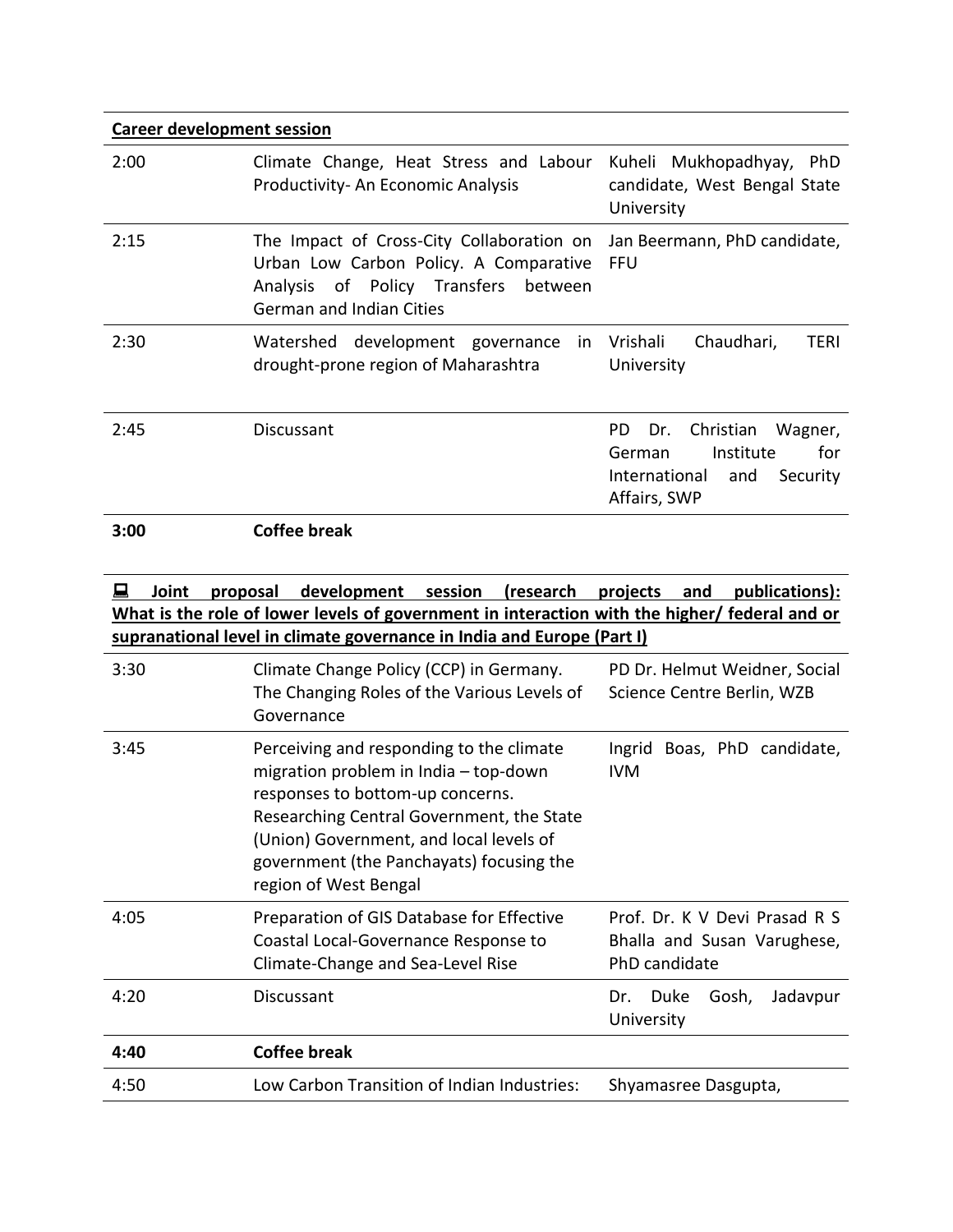|      | Role of Multi level Policies                                                                                                                                                                                                           | Jadavpur University                                                     |
|------|----------------------------------------------------------------------------------------------------------------------------------------------------------------------------------------------------------------------------------------|-------------------------------------------------------------------------|
| 5:05 | Energy transition in Germany's multi-level<br>system: the role of the German states in the<br>transformation of the electricity and heat<br>market                                                                                     | Dr. Dörte Ohlhorst, FFU                                                 |
| 5:20 | Discussant                                                                                                                                                                                                                             | Prof. Dr. Devi Prasad                                                   |
| 5:40 | Plenary discussion                                                                                                                                                                                                                     | Moderated by: Ingrid Boas,<br>IVM, Skype input<br>Joyeeta<br>Gupta, IVM |
| 6:20 | Skype presentation: Linking networks, the<br>Earth System Governance Network and its<br>compatibility and potential synergies with<br>the research agenda of the Indian-European<br>Multi-level Climate Governance Research<br>Network | Dr. Ruben Zondervan, Lund<br>University/ IVM:                           |
| 7:00 | <b>Dinner</b><br>After Dinner: Informal get together with colleagues from the other groups<br>(steering group members will meet as well)                                                                                               |                                                                         |

# **Friday, January 11th**

|       | Joint proposal development session (research projects and publications):<br>What is the role of lower levels of government in interaction with the higher/ federal and or<br>supranational level in climate governance in India and Europe (Part II) |                                                          |
|-------|------------------------------------------------------------------------------------------------------------------------------------------------------------------------------------------------------------------------------------------------------|----------------------------------------------------------|
| 9:30  | The role of cities in multi-level climate<br>governance                                                                                                                                                                                              | Prof. Dr. Miranda Schreurs                               |
| 9:45  | Evolving climate Governance frameworks at<br>the Local Level for Food Security and<br>Sustainable Societies in selected Coastal<br>Zones                                                                                                             | Prof. Dr. G. Poyyamoli,<br><b>Pondicherry University</b> |
| 10.00 | Discussant                                                                                                                                                                                                                                           | Dr. Dörte Ohlhorst, FFU                                  |
| 10.15 | Coffee break                                                                                                                                                                                                                                         |                                                          |
| 10:30 | Work in groups and steering group meeting                                                                                                                                                                                                            |                                                          |
| 12:30 | Lunch                                                                                                                                                                                                                                                |                                                          |
| 2.00  | <b>Transfer to the India Habitat Centre for all</b><br>participants                                                                                                                                                                                  |                                                          |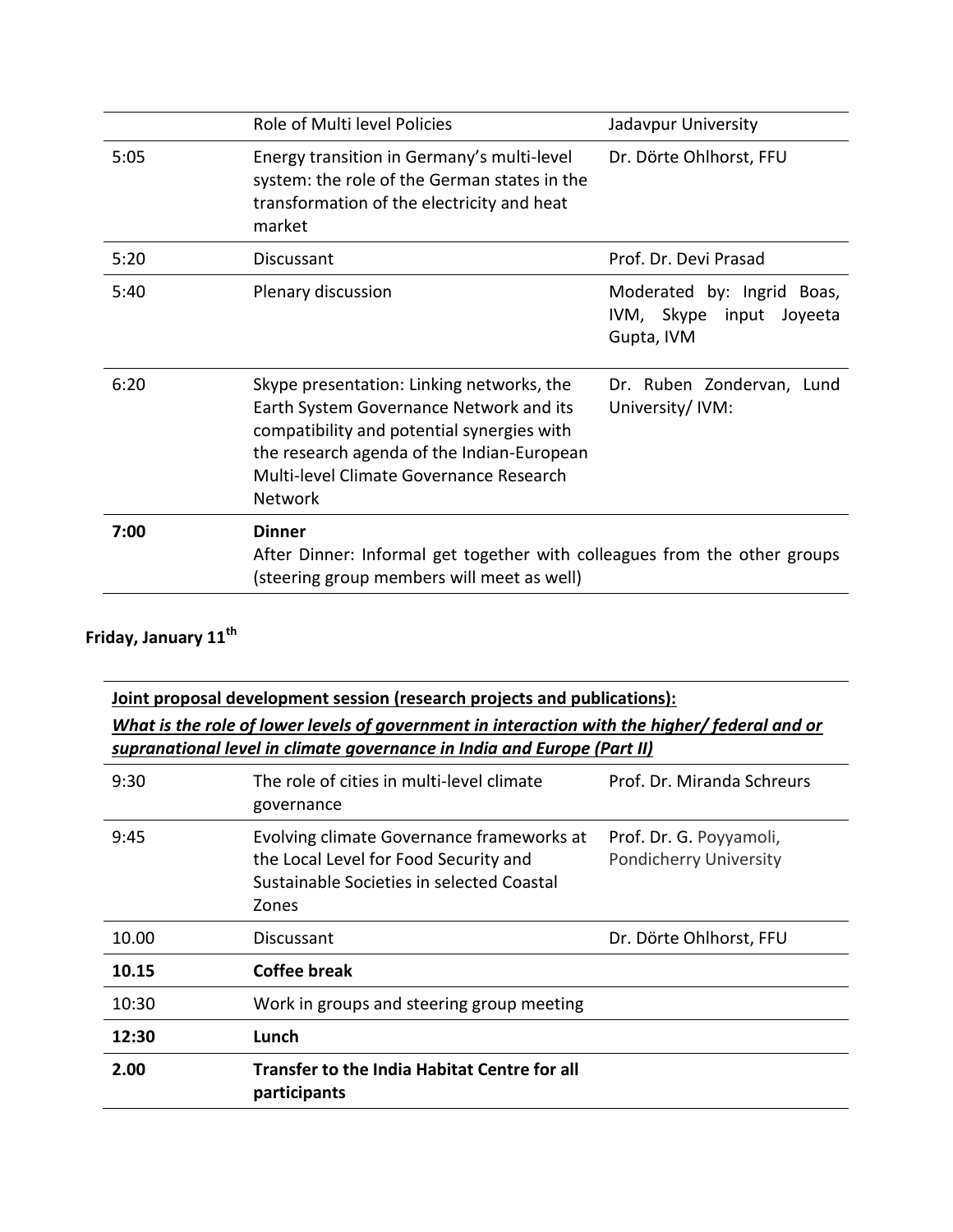**Joint research proposal development session:** 

#### **What is the role of lower levels of government in interaction with the higher/ federal and or supranational level in climate governance in India and Europe (Part III)**

| 4:00 | Climate mitigation in Europe - The role of<br>multi-level governance in pioneer countries                                | Prof Dr Martin Jänicke, FFU                           |
|------|--------------------------------------------------------------------------------------------------------------------------|-------------------------------------------------------|
| 4:15 | Climate action planning in the Indian states                                                                             | Dr Arabinda Mishra, TERI                              |
| 4:30 | Assessing strategies for promoting<br>environmental innovation: a case study of<br><b>India's National Solar Mission</b> | Rainer Quitzow, FFU                                   |
| 4:45 | Discussant                                                                                                               | Prof Dr Joyashree Roy,<br>Jadavpur University         |
|      | Plenary discussion                                                                                                       |                                                       |
| 5:15 | Fiscal federalism and multi-level climate<br>governance/ Issues in Climate Responsive<br><b>Fiscal Policies in India</b> | Dr Duke Ghosh, Jadavpur<br>University and Anupa Ghosh |
| 5:30 | Sustainable urban transport and transport<br>finance in India                                                            | Annika Styczynski, FFU and<br>Arnab Bose, TERI        |
| 5:45 | <b>Discussant</b>                                                                                                        | Prof Dr Miranda Schreurs, FFU                         |
|      | Plenary discussion                                                                                                       |                                                       |
| 6:15 | Getting practical advice for co-funded<br>research projects (DFG, ICSSR, NWO)                                            |                                                       |
| 7:30 | <b>Reception in the India Habitat Centre</b><br>involving DFG, ICSSR, NWO, research community                            |                                                       |

### **Saturday 12th January**

| 9:30  | <b>Steering group meeting</b>                                                                                                                                  |                                                                                                       |
|-------|----------------------------------------------------------------------------------------------------------------------------------------------------------------|-------------------------------------------------------------------------------------------------------|
| 10:00 | India and Europe: The Quest for Climate<br>Governance                                                                                                          | PD Dr Christian Wagner,<br>German Institute for<br><b>International and Security</b><br>Affairs (SWP) |
| 10:30 | Plenary discussion: Aims of the Indian-<br>European Multi-level Climate Governance<br>Research Network (Empirical studies,<br>theorizing, publications, career |                                                                                                       |